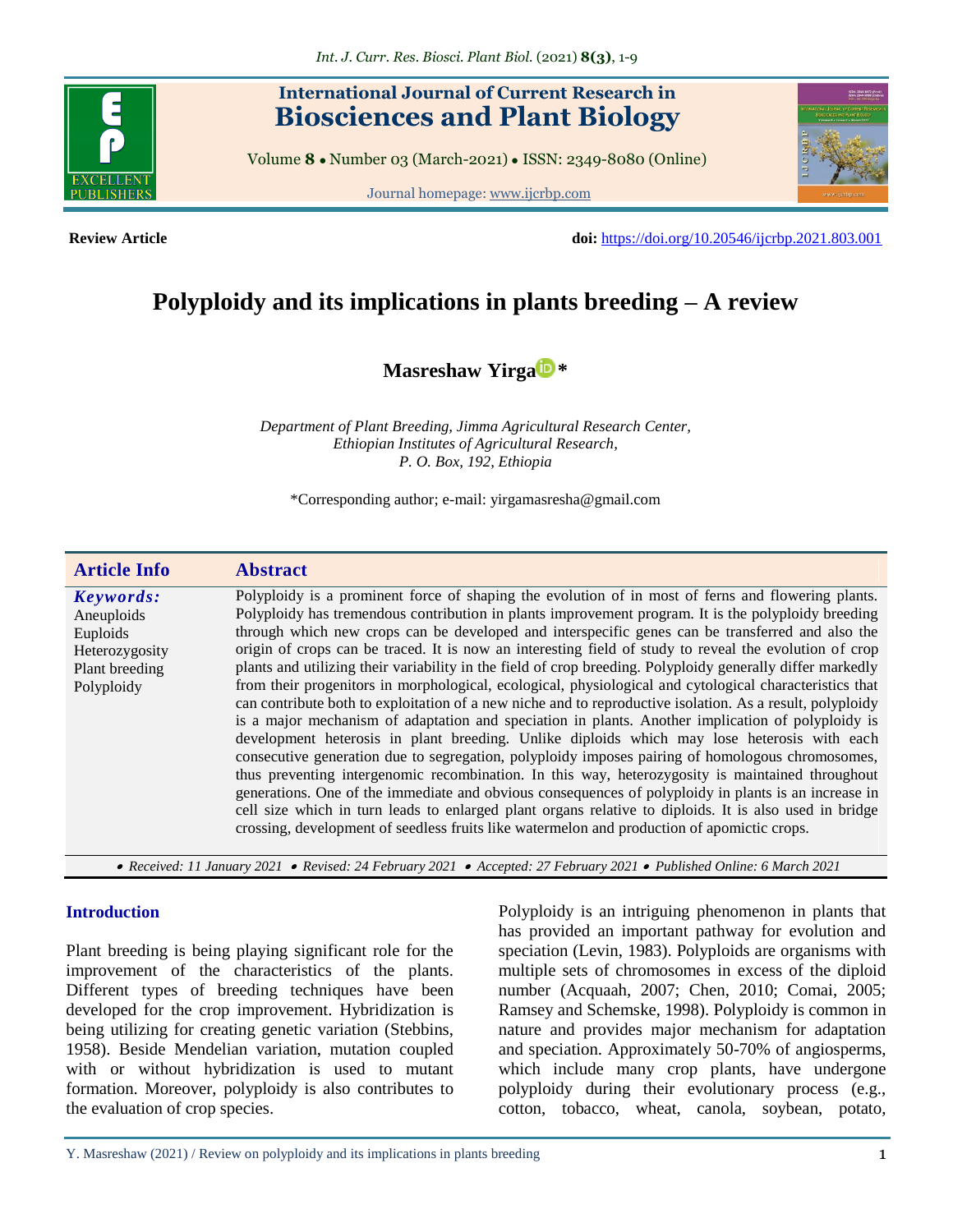sugarcane, cordgrass, and dandelion (Chen et al., 2007). Flowering plants form polyploids at a significantly high frequency of 1 in every 100,000 plants (Comai, 2005).

Many studies have been carried out to understand the nature of polyploidism. To understand polyploidy, a few basic notations need be defined. Though polyploidy got attraction initially due to their unique cytogenetics and their reproductive isolation, it was soon recognized that polyploids also exhibited distinctive phenotypic traits and hybrid vigor useful for agriculture (Ramsey and Schemske, 2002).The polyploidy species formed independently from heterozygous diploid progenitors may provide important source of genetic variation. The basic complete set of chromosomes is designated by "x" while the total number of chromosomes in a somatic cell is designated "2n". The total number of chromosomes a somatic cell is twice the haploid number (n) in the gametes (Acquaah, 2007; Otto and Whitton, 2000). Even though, the first polyploid was

**Table 1.** A list of major crops and their ploidy.

discovered over a century ago, the genetic and evolutionary implications of polyploidy are still being explained (Bennett, 2004). Therefore, this paper is prepared to over overview and understands different types of polyploidy and their implication on crop plants.

# **Classification of polyploids**

Polyploids may be classified based on their chromosomal composition into euploids and aneuploids. Euploids constitute the majority of polyploids.

### **Euploids**

Euploids are polyploids with multiples of the complete set of chromosomes specific to a species. Depending on the composition of the genome, euploids can be further classified into autopolyploids and allopolyploids. Tetraploidy is the most common class of euploids (Comai, 2005).

| <b>Common Name</b> | <b>Ploidy</b> | <b>Name</b> | <b>Propagation</b>      |
|--------------------|---------------|-------------|-------------------------|
| Maize              | $2x = 20$     | Diploid     | Outcrossing             |
| Wheat              | $6x = 42$     | Hexaploid   | Outcrossing             |
| Rice               | $2x = 24$     | Diploid     | Selfing                 |
| Potatoes           | $4x = 48$     | Tetraploid  | Outcrossing; vegetative |
| Soybean            | $2x = 40$     | Diploid     | Selfing                 |
| Barley             | $2x = 14$     | Diploid     | Selfing                 |
| Tomatoes           | $2x = 24$     | Diploid     | Selfing                 |
| <b>Bananas</b>     | $3x = 33$     | Triploid    | Vegetative              |
| Watermelon         | $2x = 22$     | Diploid     | Outcrossing             |
| Sugarcane          | $8x = 80$     | Octaploid   | Outcrossing; vegetative |
| Sugar beet         | $2x = 18$     | Diploid     | Outcrossing             |
| Cassava            | $2x = 36$     | Diploid     | Outcrossing; vegetative |

**Autopolyploids** are also referred to as autoploids. They contain multiple copies of the basic set (x) of chromosomes of the same genome (Acquaah, 2007; Chen, 2010). Autoploids occur in nature through union of unreduced gametes and at times can be artificially induced (Chen, 2010). Natural autoploids include tetraploid crops such as alfafa, peanut, potato and coffee and triploid bananas. They occur spontaneously through the process of chromosome doubling. Chromosome doubling in autoploids has varying effect based on the species. Spontaneous chromosome doubling in ornamentals and forage grasses has led to increased vigour (Acquaah, 2007). Due to the observed advantages in nature, breeders have used the process of

chromosome doubling *in vitro* through induced polyploidy to produce superior crops. For example, induced autotetraploids in the watermelon crop are used for the production of seedless triploid hybrids fruits (Fig 5.1) (Wehner, 2008). Such polyploids are induced through the treatment of diploids with mitotic inhibitors such as dinitroaniles and colchicine (Compton et al., 1996). To determine or identify the ploidy status of induced polyploids, several approaches may be used. These include, chloroplast count in guard cells, morphological features such as leaf, flower or pollen size (gigas effect) and flow cytometry (Brummer et al., 1999; Heping et al., 2008). Examples of Autopolyploidy are Autotriploids, and Autotetraploids.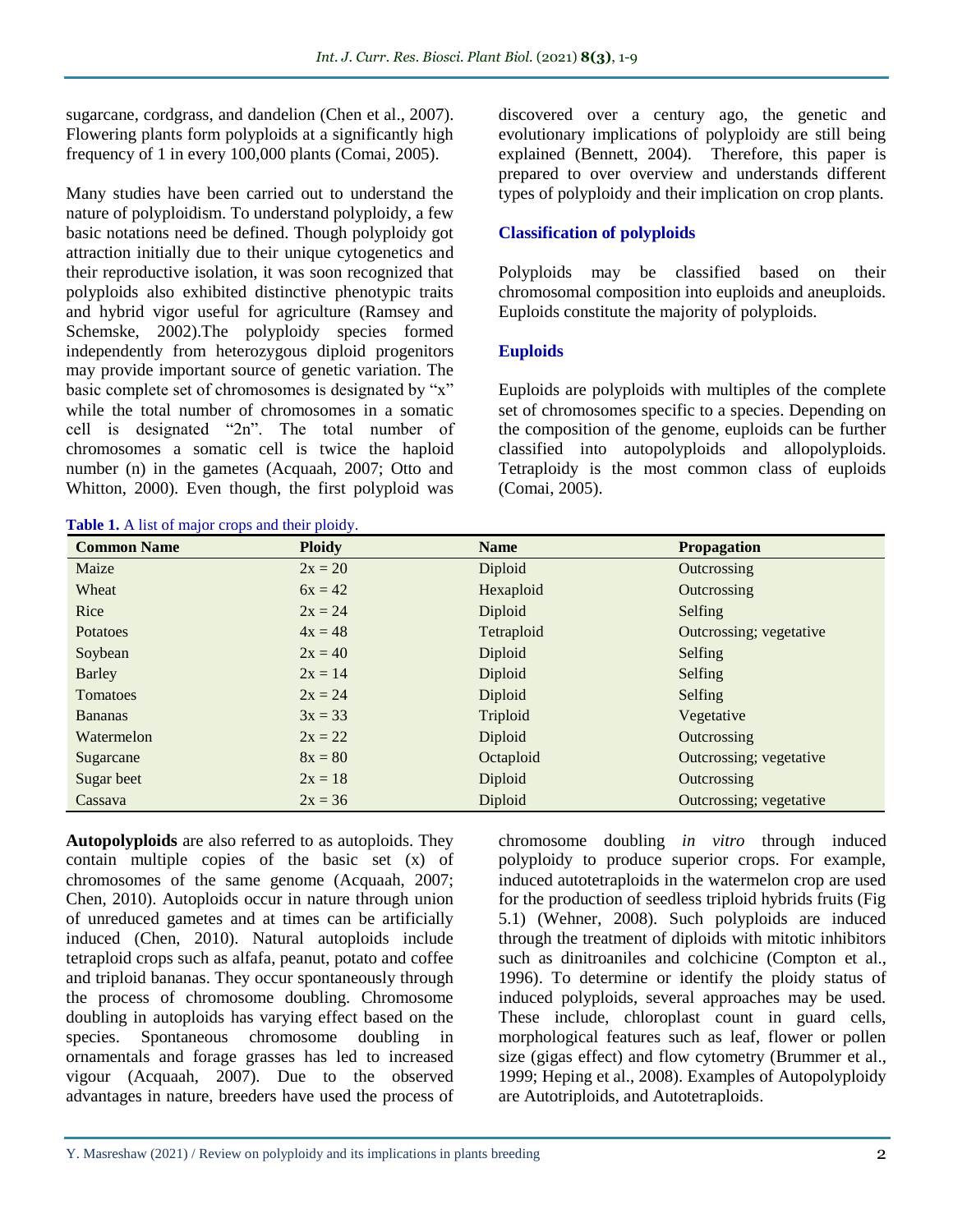**Autotriploids:** Presence of three full sets of chromosomes of the same species. They are highly sterile due to incomplete gamete formation. It is useful for asexually propagated plants like banana, sugarcane, apple, watermelon, sugar beet, etc.

**Autotetraploids:** Presence of four full set of chromosomes of the same species. They are very stable and fertile as pairing partners are available during meiosis. They are usually larger and more vigour than the diploid species. It is applicable in rye, grasps, alfalfa, groundnut, potato, coffee etc. Autopolyploids may be originated by any one of the following several ways:

**Spontaneous:** Chromosomes become double occasionally in somatic tissues and also form unreduced gametes in low frequencies due to certain genes, e.g., genes causing complete asynapsis or desynapsis. Spontaneous somatic chromosome doubling is a rare event (Lewis, 1980).

**Production of adventitious buds:** Callus developed at the cut end of stem due to decapitation may have some polyploidy cells which are commonly found in Solanaceae.

**Physical agents:** Polyploidy may be occurred due to heat or cold treatments, centrifugation and X-ray or gamma ray irradiation in low frequencies. Development of tetraploid branches in *Datura* is due to cold treatment. Tetraploid progeny of 2-3% may produce due to heat treatment of 38-45 ºC on the maize plant or ears. Successful application of heat treatment on barley, wheat, rye and some other crops have been found.

**Regeneration** *in vitro***:** Some of the plants regenerated from callus and suspension culture may be polyploids as found in the *Nicotiana, Datura, Oryza sativa*, etc.

**Colchicine treatment:** It is the most effective and widely used treatment for polyploidy production. Colchicine is an alkaloid, which is found in the seeds and bulbs of autumn crocus (*Colchicum autumnale*). It can be used in aqueous solutions, in paste with lanolin, in glycerine or in agar. Low concentrations are applied to the lethal buds or growing tips of the desired plants. Colchicine acts as spindle suppressors at mitosis and results in cells with double number of chromosomes per cell. Some examples of colchicines treatments are as**Seed treatment:** Seeds are treated with colchicines of 0.001-1% for 1-10 days.

**Seedling treatment**: Shoots of young seedlings are treated with colchicines for 3-24 h.

**Growing shoot apices**: These are treated with 0.1-1.0% colchicines for once or twice daily for a few days.

**Woody plants**: About 1% colchicines is generally used for application on shoot buds.

**Allopolyploids:** Are a kind of Euploidy, they are also called alloploids. Allopolyploids are a combination of genomes from different species (Acquaah, 2007). They result from hybridization of two or more genomes followed by chromosome doubling or by the fusion of unreduced gametes between species (Acquaah, 2007; Chen, 2010; Jones et al., 2008; Ramsey and Schemske, 1998). This process is a key in the process of speciation for angiosperms and ferns (Chen, 2010) and occurs often in nature. Important natural alloploid crops include strawberry, wheat, oat, upland cotton, oilseed rape, blueberry and mustard (Acquaah, 2007; Chen, 2010). To differentiate between the sources of the genomes in an alloploid, each genome is designated by a different letter.



# **Aneuploidy**

Aneuploids are polyploids that contain either an addition or subtraction of one or more specific chromosome(s) to the total number of chromosomes that usually make up the ploidy of a species (Acquaah, 2007; Ramsey and Schemske, 1998). Aneuploids result from the formation of univalents and multivalents during meiosis of euploids (Acquaah, 2007). For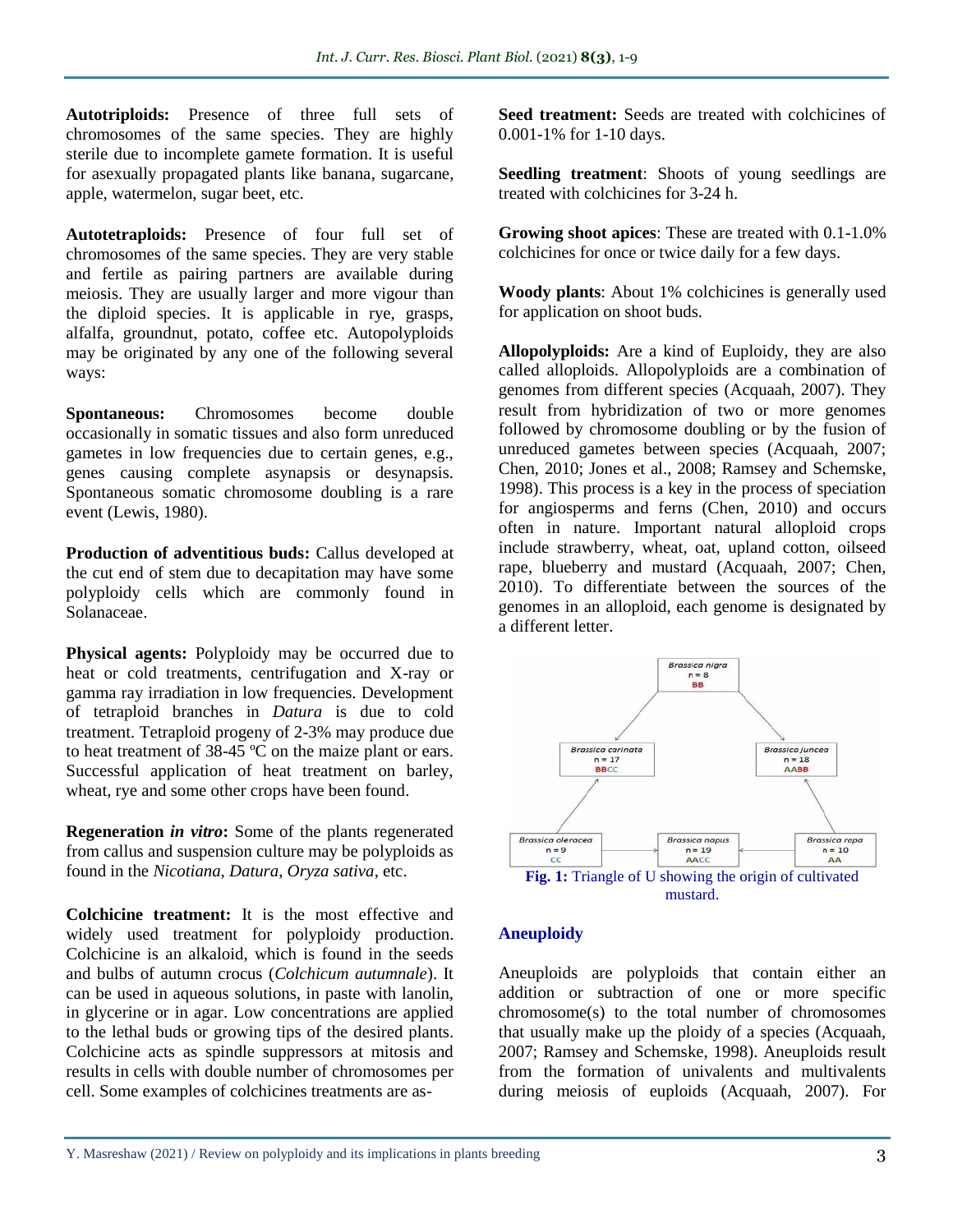example, several studies have found that 30-40% of progeny derived from autotetraploid maize are aneuploids (Comai, 2005). With no mechanism of dividing univalents equally among daughter cells during anaphase I, some cells inherit more genetic material than others (Ramsey and Schemske, 1998). Similarly, multivalents such as homologous chromosomes may fail to separate during meiosis leading to unequal migration of chromosomes to opposite poles. This mechanism is called non-disjunction (Acquaah, 2007). These meiotic aberrances result in plants with reduced vigor.



Aneuploids are classified according to the number of chromosomes gained or lost (Table 2).

| <b>Table 2.</b> Classification of aneuploids. |  |
|-----------------------------------------------|--|
|                                               |  |

| <b>Term</b> | <b>Chromosome number</b> |
|-------------|--------------------------|
| Monosomy    | $2n-1$                   |
| Nullisomy   | $2n-2$                   |
| Trisomy     | $2n+2$                   |
| Tetrasomy   | $2n+2$                   |
| Pentasomy   | $2n+3$                   |

#### **Mechanisms of polyploidy formation**

Several cytological mechanisms are known to spontaneously induce polyploidy in plants (Ramsey and Schemske, 1998). One such route involves nonreduction of gametes during meiosis, a process called meiotic nuclear restitution. The formed gametes (2n) contain the somatic nuclear condition of cells. Meiotic aberrations related to spindle formation, spindle function and cytokinesis have been implicated in this process (Ramsey and Schemske, 1998). The subsequent union of reduced and non-reduced gametes leads to the formation of polyploids (Acquaah, 2007; Ramsey and Schemske, 1998). For example, autotetraploids may be formed in a diploid population through the union of two

unreduced (2n) gametes as was found in the F1 progenies of open-pollinated diploid apples (Ramsey and Schemske, 1998). Similarly, spontaneous allotetraploids were formed in 90% of F2 progenies of interspecific crosses between ornamental crop plants (Ramsey and Schemske, 1998). Another example is the formation of autohexaploid *Beta vulgaris* (sugar beet) and alfalfa from cultivated autotetraploid varieties apparently from the union of reduced (2x) and unreduced (4x) gametes (Bingham, 1968; Hornsey, 1973).

Another major route for polyploid formation is through somatic doubling of chromosomes during mitosis. In nature, the formation of polyploids as a result of mitotic aberrations has been reported in the meristematic tissue of several plant species including tomato and in non-meristematic tissues of plants such as bean (Coleman, 1950; Ramsey and Schemske, 1998). Artificial inducement of polyploids through the inhibition of mitosis is routine in plant breeding. High temperatures above 40 °C have been used to induce tetraploid and octoploid corn seedlings albeit with low success of 1.8% and 0.8% respectively (Randolph, 1932). Currently, chemical mitotic inhibitory agents such as colchicine or dinitroanilines are used to induce polyploidy in crop plants. A typical example is the production of tetraploid watermelon plants for the production of seedless triploid watermelon (Compton et al., 1996). The major pathways involved in polyploidy formation are represented in Fig. 3.



**Fig. 3:** Major pathways in the formation of polyploidy.

# **Alterations associated with polyploidy**

Several changes in the plant accompany spontaneous or induced polyploidy. These may be changes in genetic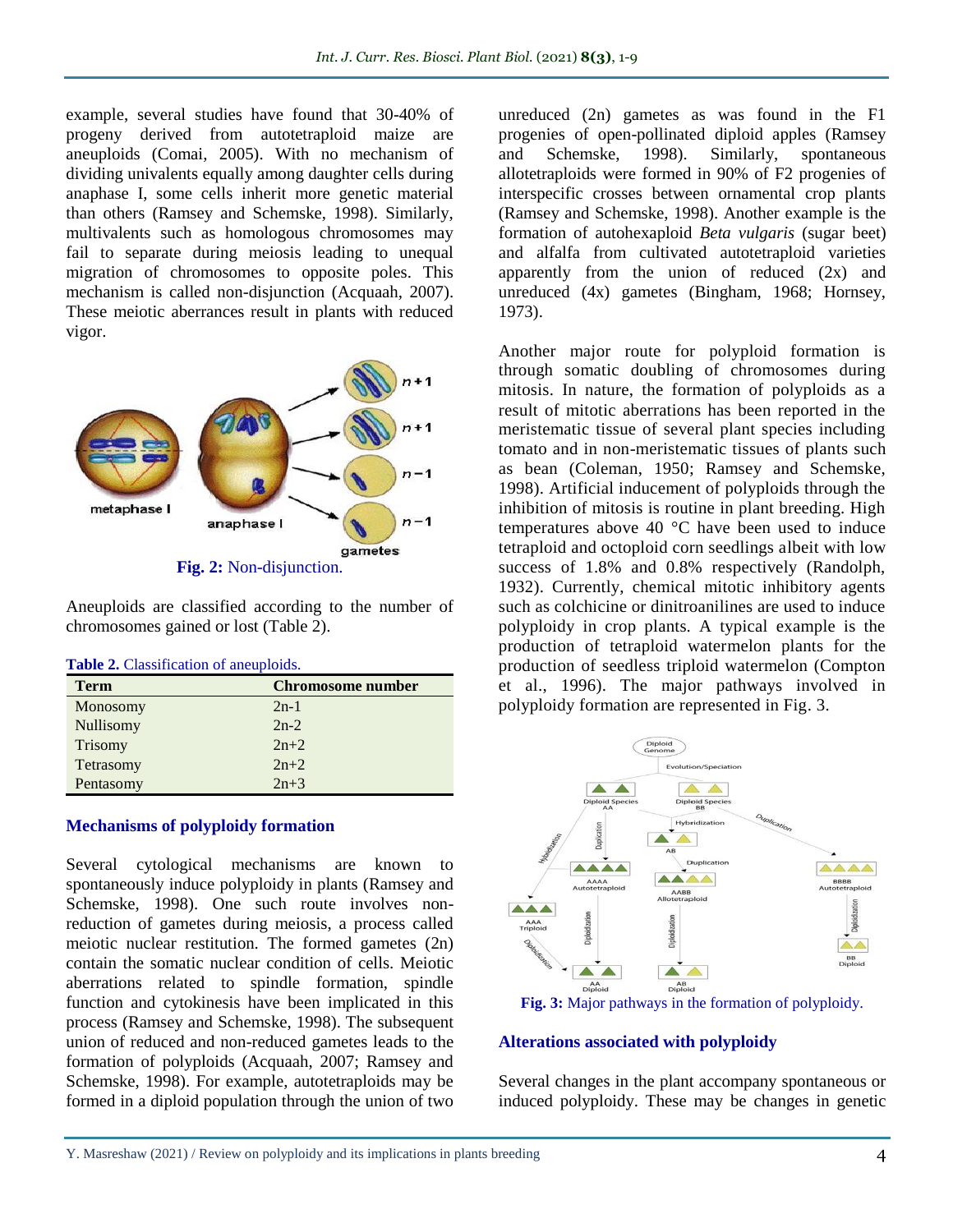composition, physiological mechanisms, structural composition and vigor.

**Genetic changes:** following genome duplication involve the rapid loss of chromosomal segments in a process called diploidization. Diploidization describes the process by which a polyploid genome become more 'diploid-like' in character (Fig. 3) (Clarkson et al., 2005; Comai, 2005; Ozkan and Feldman, 2009). It is necessary to eliminate duplicated genes in a newly formed polyploid to avoid gene silencing as well as to stabilize fertility (Chen et al., 2007; Chen, 2010; Clarkson et al., 2005; Comai, 2005).

**Morphological change:** The increase in nuclear ploidy affects the structural and anatomical characteristics of the plant. In general, polyploidy results in increased leaf and flower size (Fig. 4), stomatal density, cell size and chloroplast count (Dhawan and Lavania, 1996). These phenomena are collectively referred to as the gigas effect (Acquaah, 2007).

**Physiological changes** are also known to accompany genome duplication. These mainly result from change of metabolism resulting in a general increase in secondary metabolites (Levin, 1983). This property has found application in the breeding of medicinal herbs in the production of pharmaceuticals.



**Fig. 4:** A comparison between the leaf and flower of a (A) diploid and (B) induced tetraploid watermelon illustrating the gigas effect.

# **Implications of ploidy in plant breeding**

# **Heterosis in allopolyploids**

Heterosis or hybrid vigor is the difference between the hybrid and the mean of the two parents and is characterized by increased vigor and superior qualitative or quantitative traits (Chen, 2010; Dhawan and Lavania, 1996; Lamkey and Edwards, 1999). However, unlike diploids which may lose heterosis with each consecutive generation due to segregation, alloploidy and autoploidy imposes pairing of homologous chromosomes, thus preventing intergenomic recombination (Comai, 2005). This concept is called preferential or selective pairing and is the tendency for a doubled set of chromosomes to pair independently of the doubled set of chromosomes of the other species (Acquaah, 2007). In this way, heterozygosity is maintained throughout generations (Acquaah, 2007; Comai, 2005).

Generally, the parents used in hybrid formation should be within subspecies or between subspecies. An example of a man-made interspecies allopolyploid hybrid is triticale. Triticale was developed to combine good qualities of wheat including high yield and grain quality with the hardiness (disease and stress tolerance) of rye (Acquaah, 2007; Chen, 2010). The process of hybrid formation for polyploids is not without setbacks. Many interspecific hybrids have low fertility and viability due to hybrid incompatibilities (Chen, 2010; Orr, 1996). To increase the heterosis, fertility and viability of interspecific hybrids, several factors should be considered. The parents used should be of diverse genetic background and preferably heterozygous (Acquaah, 2007; Chen, 2010).

# **Inbreeding in polyploids**

Self pollination is an important method for attaining homozygosity in breeding. Through this process, it is possible to fix desired alleles in the background of a crop. In general, it takes approximately 3.80 more generations for an autotetraploid to reach the same level of homozygosity as the diploid (Dudley, 1963). Fixing a trait controlled by a single gene in autotetraploid would require four identical alleles to achieve homozygosity.

# **Effect of polyploidy on sterility**

Since autoploids contain more than two homologous chromosomes, meiosis results in the formation of univalents and multivalent, unlike in diploids where bivalents are usually formed (Acquaah, 2007). For instance during meiosis, autotetraploids may form bivalents, quadrivalents and univalents (Fig 5). The ratio of these gametes following meiosis determines the fertility of a polyploid individual. Univalents and trivalents result in non-functional sterile gametes and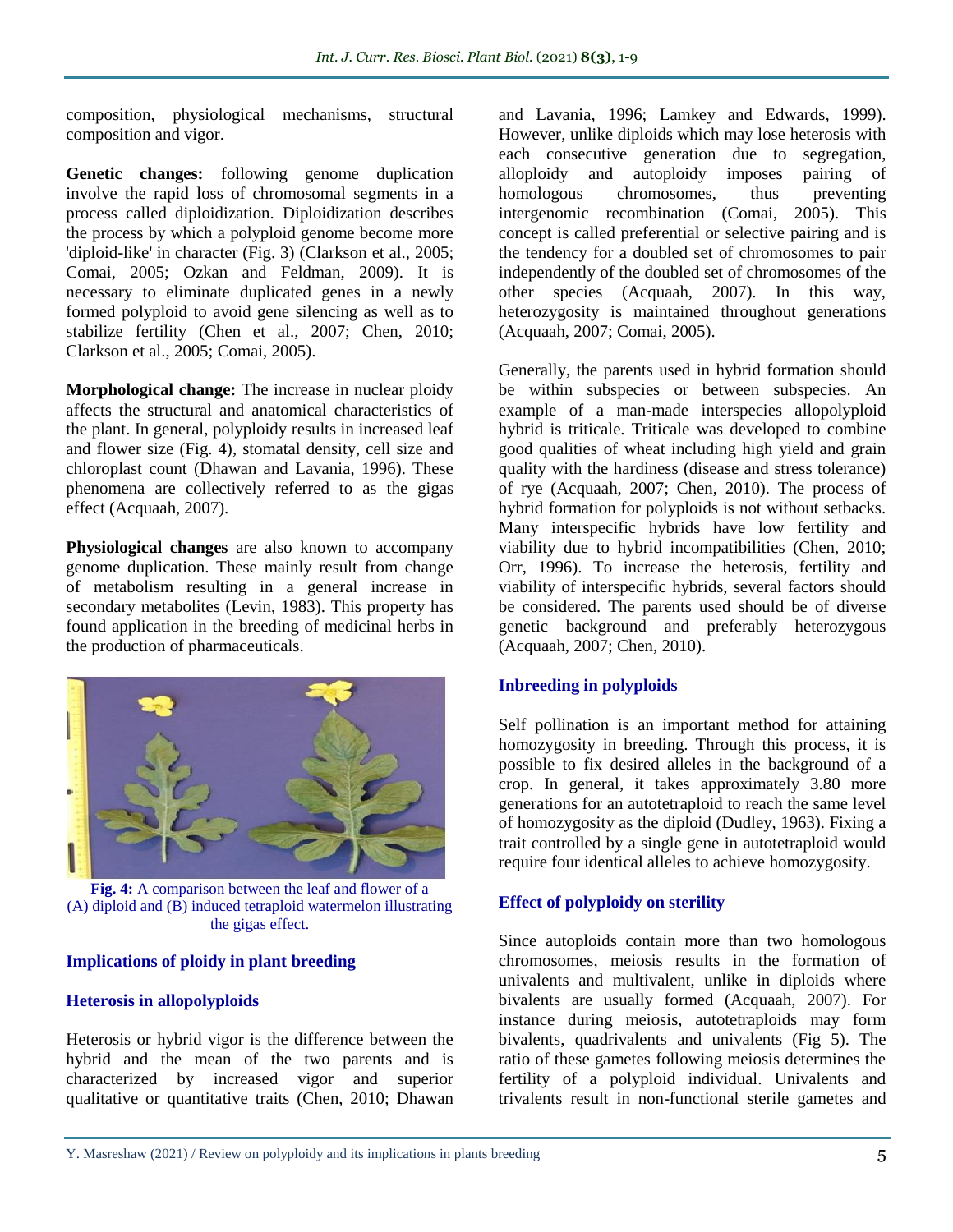are the most common in triploids, making them sterile. Rigorous and effective selection strategies for fertile autoploids are practiced in the development of inbred

lines. Breeders rogue out autoploids with low seed set as well as those with morphological abnormalities (Andrus et al., 1971).



**Fig. 5:** Gamete formation in autotetraploids. Trivalents and univalents result in sterile gametes while bivalents and quadrivalents result in fertile gametes.

#### **Common applications of ploidy in crop plants**

#### **Mutation breeding**

High frequencies of chromosome mutations are desirable in modern breeding techniques, as they provide new sources of variation. The multiallelic nature of loci in polyploids has many advantages that are useful in breeding. The masking of deleterious alleles, that may arise from induced mutation, by their dominant forms cushions polyploids from lethal conditions often associated with inbred diploid crops (Gaul, 1958).

Mutation breeding exploits the concept of gene redundancy and mutation tolerance in polyploid crop improvement in two ways. First, polyploids are able to tolerate deleterious allele modifications post-mutation, and secondly, they have increased mutation frequency because of their large genomes resulting from duplicated condition of their genes (Gaul, 1958). The high mutation frequencies observed with polyploids may be exploited when trying to induce mutations in diploid cultivars that do not produce enough genetic variation after a mutagenic treatment. This approach has

been used in mutation breeding of *Achimenes* sp. (nut orchids) by first forming autotetraploids through colchicine treatment followed by the application of fast neutrons and X-rays. In this study, the autotetraploids were found to have 20-40 times higher mutation frequency than the corresponding diploid cultivar due to the large genome (Broertjes, 1976).

#### **Ornamental and forage breeding**

One of the immediate and obvious consequences of polyploidy in plants is an increase in cell size which in turn leads to enlarged plant organs, a phenomenon termed gigas effect (Fig. 4) (Acquaah, 2007; Levin, 1983). For example, the volume of tetraploid cells usually is about twice that of their diploid progenitors (Acquaah, 2007; Emsweller and Ruttle, 1941; Levin, 1983; Schepper et al., 2001). The increase in cell volume however is mainly attributed to increased water and not biomass. Therefore, its application is limited for breeding agronomically important crops such as cereals. Although chromosome doubling may result in significantly larger seeds and increased seed-protein content in cereal crops, this advantage is offset by low seed set (Dhawan and Lavania, 1996).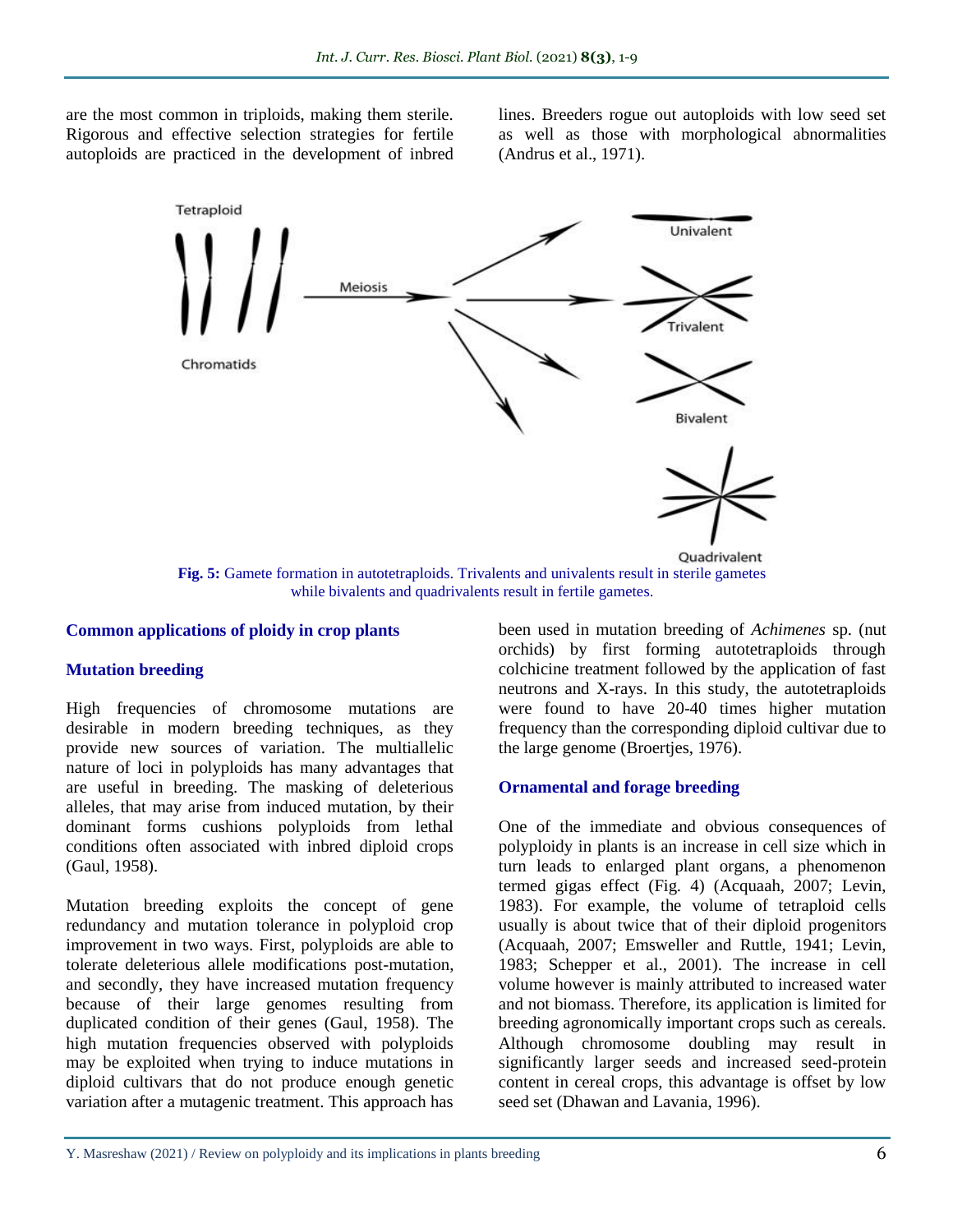In contrast, the gigas effect has been explored in tree, ornamental, forage crop and fruit breeding (Emsweller and Ruttle, 1941; Schepper et al., 2001). For example, through induced polyploidy, breeders have developed Bouschet tetraploid grapes with more yield and juice content than the diploid progenitor Alicante (Olmo, 1952). A strong inverse correlation between DNA content and development rates in plants has been reported by several authors (Levin, 1983; Smith and Bennett, 1975). It has been attributed to lower auxin levels, reduced surface to volume ratio and altered nuclear surface to cell volume ratio (Acquaah, 2007; Levin, 1983). The slower growth rate of polyploids allows them to flower later and for a longer period of time than their diploid progenitors (Levin, 1983). This quality may be of interest especially in ornamental breeding.

#### **Seedless fruits**

The seedless trait of triploids has been desirable especially in fruits. Commercial use of triploid fruits can be found in crops such as watermelons and are produced artificially by first developing tetraploids which are then crossed with diploid watermelon. In order to set fruit, the triploid watermelon is crossed with a desirable diploid pollen donor (Fig. 6).



**Fig. 6:** A flow diagram showing the production of seedless triploid watermelon.

#### **Bridge crossing**

Another breeding strategy that utilizes the reproductive superiority of polyploids is bridge crossing. When sexual incompatibilities between two species are due to ploidy levels, transitional crosses can be carried out followed by chromosome doubling to produce fertile bridge hybrids. This method has been used to breed for superior tall fescue grass (*Fescue arundinacea*) from Italian ryegrass  $(2n=2x=14)$  and tall fescue  $(2n=6x=42)$ by using meadow grass (*Fescue pratensis*) as a bridge species (Fig. 7) (Acquaah, 2007). The same principle has been applied in fixing heterozygosity in hybrids by doubling the chromosomes in the superior progeny (Comai, 2005).



**Fig. 7:** The development of superior tall fescue grass through bridge crossing and induced tetraploidy.

#### **Production of apomictic crops**

Apomixis provides another avenue for use of polyploids in breeding. Apomixis provides an avenue for the production of seeds asexually through parthenogenesis. Most apomictic plants are polyploid but most polyploid plants are not apomictic (Otto and Whitton, 2000). In plants capable of both sexual and asexual reproduction, polyploidy promotes the latter (Dhawan and Lavania, 1996; Levin, 1983). Obligate apomicts are the most desired of hybrids but little gain has been realized towards their development. However, it has been suggested that obligate apomicts may be induced through development of very high ploidy plants (Levin, 1983). An example of an obligate apomict achieved at high ploidy level is the octoploid of the grass, *Themeda triandra* (Levin, 1983).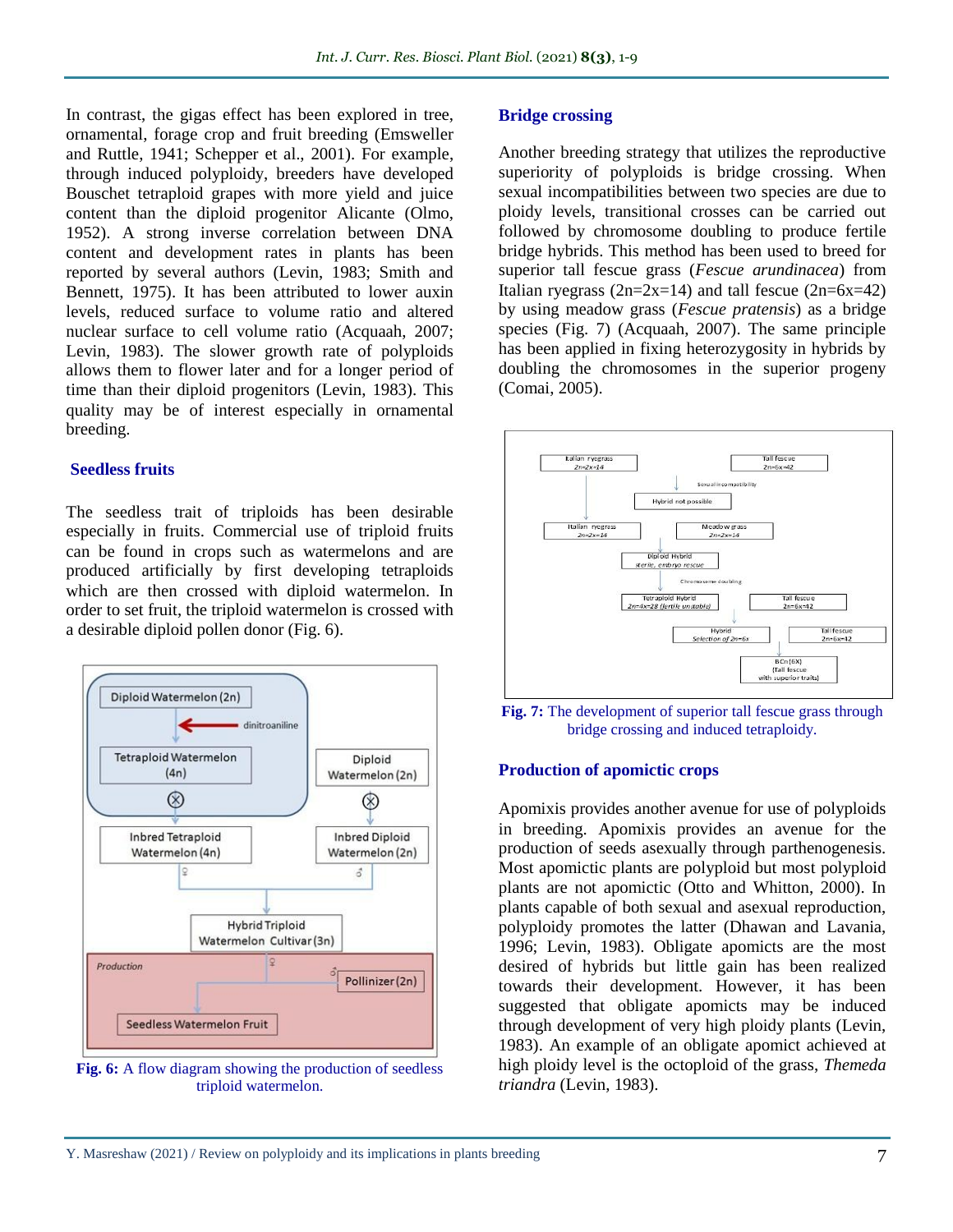#### **Conclusions**

Polyploidy has significant importance in plant improvement program. Polyploids can be classified into euploids and aneuploids main classes. euploids are originated either through spontaneous, physical agent, regeneration *in vitro* or colchicines treatment. While aneuploids originated through addition or subtraction of one or more specific chromosome(s). Several alterations associated in the plant accompany spontaneous or induced polyploidy may be changes in genetic composition, physiological mechanisms, structural composition and vigor. Generally polyploidy can be utilized to create genetic variation and hybrid vigor in crops which is adaptable to biophysical tolerance/resistance purse, to produce enlarged plant organs relative to diploids, . It is also used in bridge crossing, development of seedless fruits like watermelon and production of apomictic crops.

### **Conflict of interest statement**

Author declares that there is no conflict of interest.

#### **References**

- Acquaah, G., 2007. Principles of Plant Genetics and Breeding. Wiley-Blackwell, Malden.
- Broertjes, C., 1976. Mutation breeding of autotetraploid *Achimenes* cultivars. Euphytica, 25: 297-304.
- Brummer, E.C., Cazcarro, P.M., Luth, D., 1999. Ploidy determination of alfalfa germplasm accessions using flow cytometry. Crop Sci., 39(4): 1202-1207.
- Chen, L., Lou Q., Zhuang, Y., Chen, J., Zhang, X., Wolukau, J. N., 2007. Cytological diploidization and rapid genome changes of the newly synthesized allotetraploids *Cucumis*× *hytivus*. Planta, 225: 603- 614.
- Chen, Z., 2010. Molecular mechanisms of polyploidy and hybrid vigor. Trends Plant Sci., 15: 57-71.
- Clarkson, J.J., Lim, K.Y., Kovarik, A., Chase, M.W., Knapp, S., Leitch, A.R., 2005. Long term genome diploidization in allopolyploid *Nicotiana* section *Repandae* (Solanaceae). New Phytol., 168: 241- 252.
- Clausen, J., Keck, D.D., Hiesey, W.M., 1945. Experimental Studies on the Nature of Species. II. Plant Evolution through Amphiploidy and Autoploidy, with Examples from the Madiinae. Carnegie Inst., Washington Publ., 564p.
- Coleman, L., 1950. Nuclear conditions in normal stem tissue of *Vicia faba*. Can. J. Res., 28: 382-391.
- Comai, L., 2005. The advantages and disadvantages of being polyploid. Nature Rev. Genet., 6: 836-846.
- Compton, M., Gray, D., Elmstrom, G., 1996. Identification of tetraploid regenerants from cotyledons of diploid watermelon cultured *in vitro*. Euphytica, 87: 165-172.
- Dhawan, O., Lavania, U., 1996. Enhancing the productivity of secondary metabolites *via* induced polyploidy: A review. Euphytica, 87: 81-89.
- Dudley, J.W., 1963. Basic problems in quantitative genetics of autotetraploids. In: Statistical Genetics and Plant Breeding: A Symposium and Workshop sponsored by the Committee of Plant Breeding and Genetics of the Agricultural Board at the North Carolina State College, Raleigh, N.C. National Academy of Science, Washington D.C. pp.519-520.
- Emsweller, S., Ruttle, M., 1941. Induced polyploidy in floriculture. Amer. Naturalist, 75: 310-328.
- Gaul, H., 1958. Present aspects of induced mutations in plant breeding. Euphytica, 7: 275-289.
- Heping, H., Shanlin, G., Lanlan, C., Xiaoke, J., 2008. *In vitro* induction and identification of autotetraploids of *Dioscorea zingiberensis*. *In Vitro* Cell. Dev. Biol. Plant, 44: 448-455.
- Jones, J.R., Ranney, T.G., Eaker, T.A., 2008. A novel method for inducing polyploidy in *Rhododendron* seedlings. J. Amer. Rhododendron Soc., 62: 130- 135.
- Katepa-Mupondwa, F.M., Christie, B.R., Michaels, T.E., 2002. An improved breeding strategy for autotetraploid alfalfa (*Medicago sativa* L.). Euphytica, 123: 139–146.
- Lamkey, K., Edwards, J., 1999. Quantitative genetics of heterosis. In: Coors, J. G., Pandey, S. (Eds.). The Genetics and Exploitation of Heterosis in Crops, American Society of Agronomy, Inc. Crop Science Society of America, Inc. pp.31–48.
- Levi, A., Thomas, C., Joobeur, T., Zhang, X., Davis, A., 2002. A genetic linkage map for watermelon derived from a testcross population: (*Citrullus lanatus* var. *citroides*× *C. lanatus*) x *Citrullus colocynthis.* Theor. Appl. Genet., 105(4): 555-563.
- Levin, D., 1983. Polyploidy and novelty in flowering plants. Amer. Naturalist, 122: 1-25.
- Olmo, H., 1952. Breeding tetraploid grapes. Amer. Soc. Hort. Sci., 59: 285-290.
- Orr, H., 1996. Dobzhansky, Bateson, and the genetics of speciation. Genetics, 144: 1331.